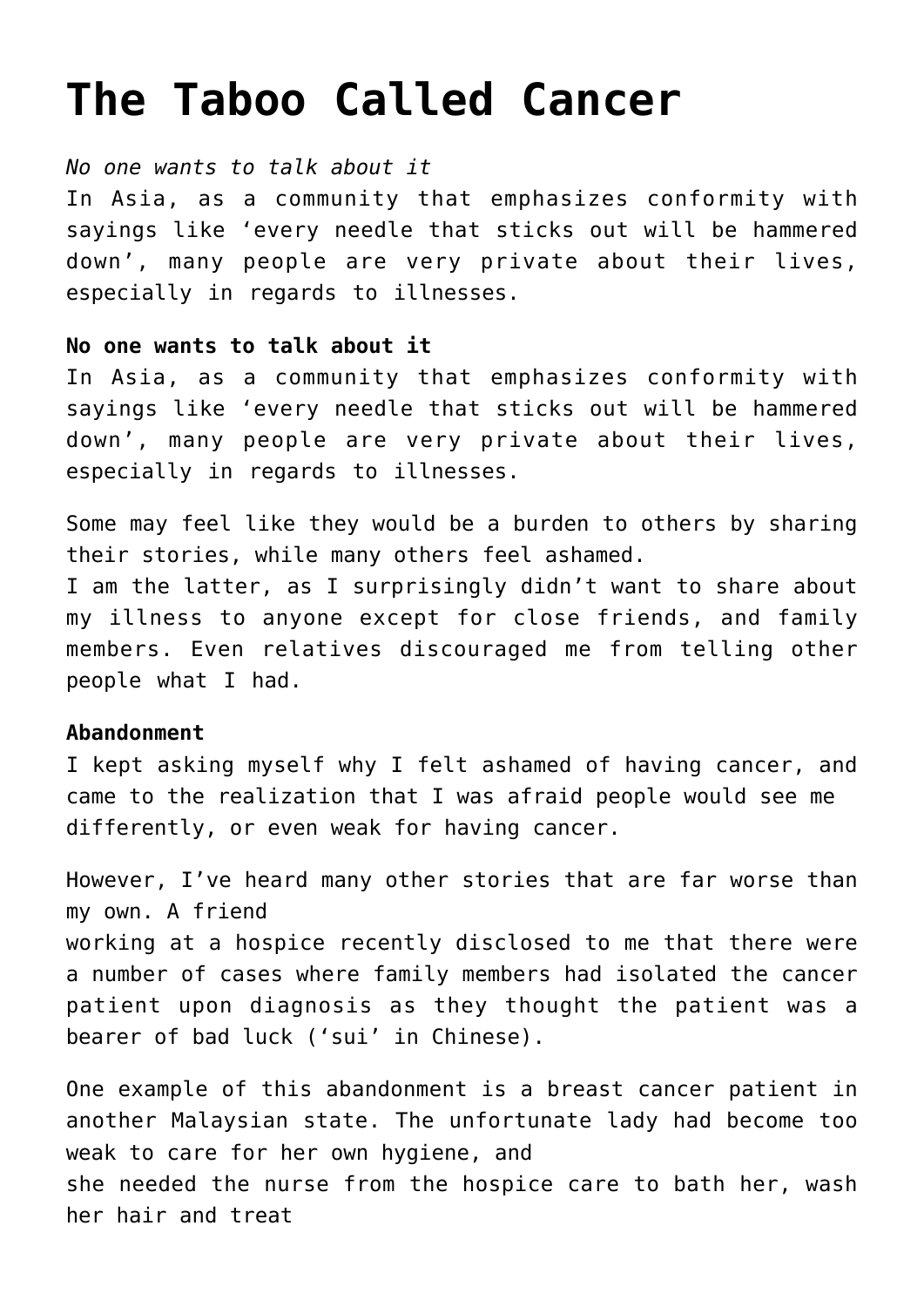her wounds. Her own brother would only bring food and leave it at the front door!

#### **Support is needed**

When I heard this story, I was shocked and very saddened that these type of taboos and myths still exist in this day and age.

It's never easy to be diagnosed with cancer and trying to recover from it, but the chances of overcoming the disease becomes so much lower if there is no support from anyone, especially family members. As written previously, emotional support is one of the most important forms of support that needs to be given to a patient so that he/she does not fall into depression. After realizing that there was no basis for perceiving myself as weak for having cancer, I started understanding more about cancer medically, and how to recover from it. Plus, I gained the strength from encouraging people around me to share my story, and I did.

### **Let's be open about cancer**

The reason why I wanted to share my story was to tell people that "cancer" is not something to be afraid of. There are various treatments available and chances of recovery are greater if the cancer is detected early.

On top of that, I wanted to debunk the taboo that cancer is a weakness and dispel the attitude that "you did something bad in your life if you have cancer''. I don't see why Asians can't talk openly about it as westerners do. In western countries, the movement, support groups, and research is so advanced because people are willing to talk about it, and even bring cancer awareness to a higher level. Let's get rid of the taboos surrounding cancer. Let's encourage anyone we know who has cancer to share their story with no fear.

## *Choo Mei Sze*

The writer is a host, emcee, speaker, columnist ,entrepenuer